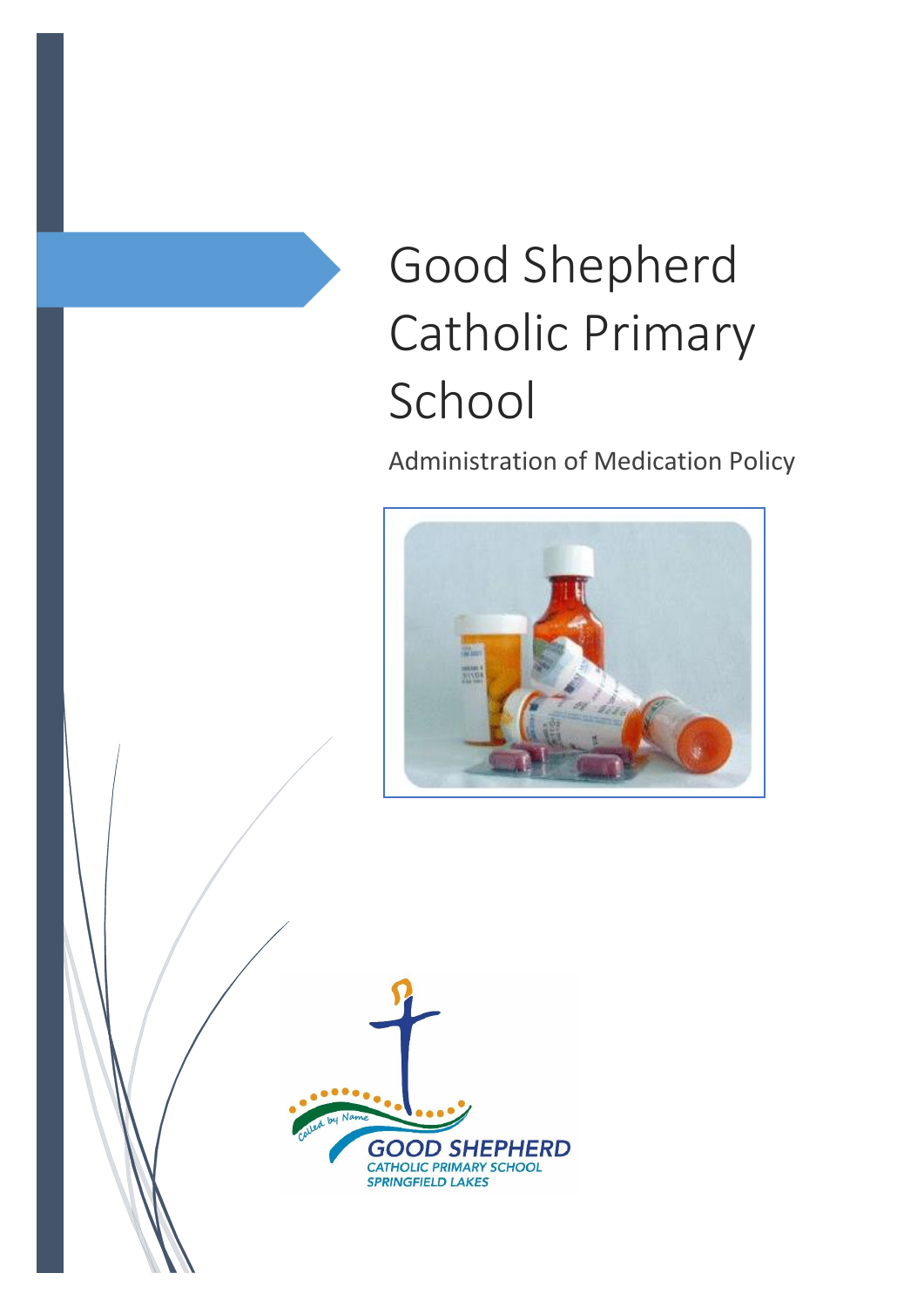

## **ADMINISTRATION OF MEDICATION POLICY**

## **Rational**

At Good Shepherd Catholic Primary School Springfield Lakes parents often request staff to administer medication to their children while at school or under their care. This Administration of Medication Policy was developed by Good Shepherd to apply to all medications that is to be administered by staff at school. It is to read in conjunction with the Student Medication Plan which is to be completed before any medication will be administered. Medication is administered by an office staff member who holds a first-aid certificate. Students photo and information will be displayed for the purpose of identification and support.

#### **Purpose**

Provides guidelines for the administration of *medications to students* whilst attending school or schoolbased activities, in accordance with the advice of the student's *prescribing health practitioner* or as an emergency first aid response.

### **Overview**

In order to ensure that students have access to a *reasonable standard of support* for their health needs whilst attending school or school-based activities, a request for school staff to administer medication during school hours should be considered only when there is no other alternative in relation to the treatment of specific medical conditions or when a prescribing health practitioner has determined that the administration of medication at school is necessary.

It is the preferred policy of the school that children be medicated before or after school and that medication sought from doctors be requested, so this can occur. If this is not possible then the following guidelines must be followed.

## **1.0 Transportation and Collection of Student Medications**

- **1.1** All medication must be delivered to the Principal or Principal delegate (e.g. School Secretary) by the student's parent/guardian/caregiver.
- **1.2** The medication must be in its original packaging with the following details:
	- Student's Name
	- Name of Medication
	- Dose
	- Frequency
	- Method/Route of Administration
	- Any special instructions
- **1.3** The Student Medication Plan must be completed and accompany the medication. *N.B. If a parent/caregiver is having difficulty meeting the above requirements they should liaise directly with the School Principal or Principal delegate.*

## **2.0 Administration of Medications**

- **2.1** A member of staff (a School Secretary) will administer the student's medication as delegated by the Principal.
- **2.2** Medication may only be administered after receipt of the completed Student Medication Plan (for any child with an ongoing medical condition requiring regular medication).
- **2.3** The following information will be checked by the staff member prior to the administration of any medication to a student: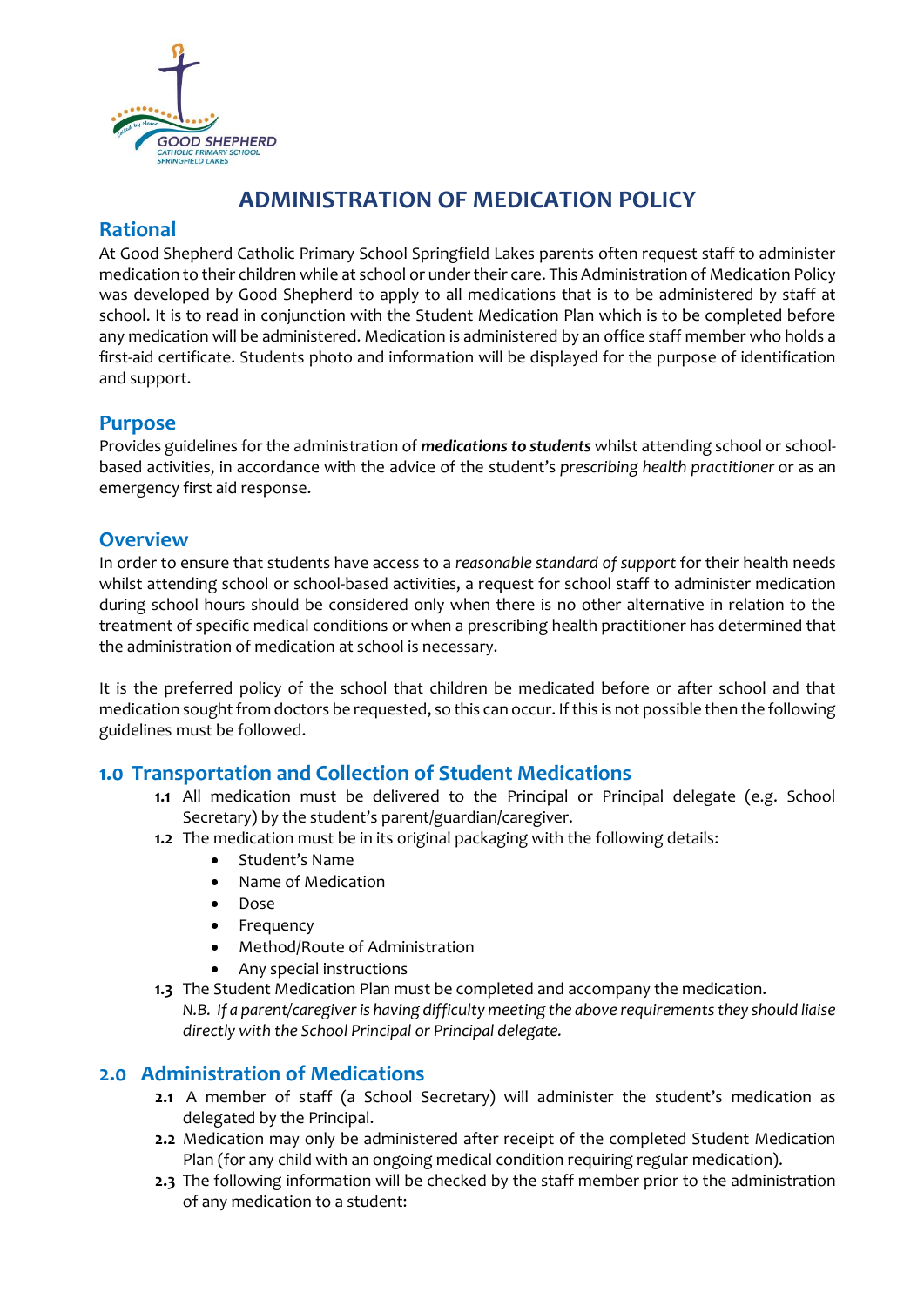- a) Right Student
- b) Right Medication
- c) Right Dose
- d) Right Time
- e) Right Method/Route (e.g. orally, injection, puffer)
- **2.4** The staff member is required to record the time and date of administration and to sign the School's Medication Administration Log.
- **2.5** The self-administration of medications in the school setting will be restricted to those used for the treatment of acute asthma (preventer and reliever medications) and diabetes following parent/guardian/caregiver negotiation with the Principal.
- **2.6** Administration of an authorised medication by a child; should be recorded in the School's Medication Administration Log.

#### **3.0 Storage of Medications**

The following are the standard legal requirements for the storage of medications:

- **3.1** All medications should be stored securely in a locked cupboard or a locked box (securely attached to a wall) within a restricted access area.
- **3.2** Medications requiring refrigeration should be stored in a separate, sealed and labelled box within a refrigerator. The refrigerator should be located within a restricted access area.

#### **4.0 Risk Management**

**4.1** Risk management processes allow for the analysis trends and identify any systemic issues that need addressing to reduce the likelihood of future errors. Good Shepherd requests that any medication errors are reported on the **Incident Report Form** and submitted to the Principal and BCE WHS.

*NB. If you have any medication concerns please contact the Poisons Information Centre on 13 11 26 or [www.health.qld.gov.au](http://www.health.qld.gov.au/) seek medical attention o[r Queensland Poisons Information Centre](http://www.google.com.au/url?sa=t&rct=j&q=&esrc=s&source=web&cd=3&cad=rja&uact=8&ved=0CC4Q6QUoADAC&url=http%3A%2F%2Fwww.health.qld.gov.au%2FPoisonsInformationCentre%2Fdefault.asp&ei=AAwAVMSxNMuKuASt1oGYBg&usg=AFQjCNHJPmK5cHmWiRCDsJfc2lBX0e5yPw)*

#### **5.0 Parents**

*Communication with the School: Brisbane Catholic Education Office* (BCEO) has issued strict instructions to schools in regard to this matter. NO child will be given medication unless parents make a WRITTEN request asking for PRESCRIBED medicines to be administered. These medications MUST carry doctor's dosage and time for administration. ALL medication will be given by Office staff ONLY and all requests MUST come to the Office. Non-prescribed oral medication CANNOT be administered at school.

Students with infectious diseases will be excluded from school in accordance with Health Department Guidelines.

Each year, Good Shepherd requests parents fill in a *Student Medical Form*. This form helps us keep abreast of emergency contacts and any residential changes that may occur.

Given the rise in allergic reactions to foods, pollens, animals and the like we ask for up to date information on your child and the necessary urgent medical intervention advice needed i.e. Anaphylactic. See Good Shepherd's Allergy Policy.